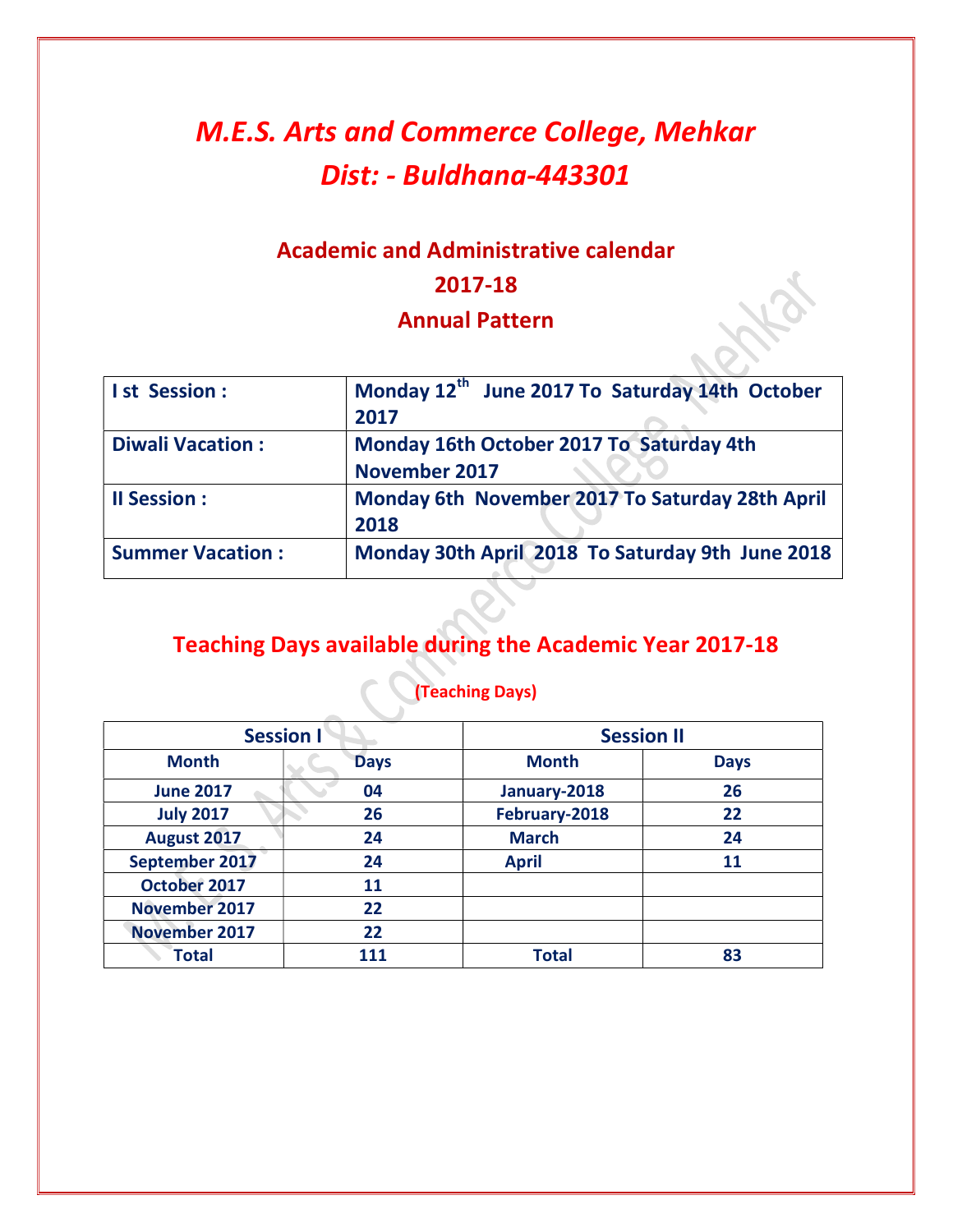#### Date of Commencement of Teaching: -

#### Days Available during the academic year 2017-18

| Date of commencement of Teaching |                                           |
|----------------------------------|-------------------------------------------|
| <b>First Session</b>             | Monday 12th June 2017 To Saturday 14th    |
|                                  | October 2017                              |
| <b>Second Session</b>            | Monday 6th November 2017 To Saturday 28th |
|                                  | <b>April 2018</b>                         |

#### Days available during the academic year 2017-18

| Sr.No.         | <b>Activity</b>                                                                    | <b>Days</b> |
|----------------|------------------------------------------------------------------------------------|-------------|
|                | <b>Admission Process</b>                                                           | 12          |
| $\overline{2}$ | <b>For Exam and Non Instruction Days:</b><br><b>Dec.2018</b><br><b>April: 2018</b> | 24<br>12    |
|                | <b>Total</b>                                                                       | 48          |

A. S. Mago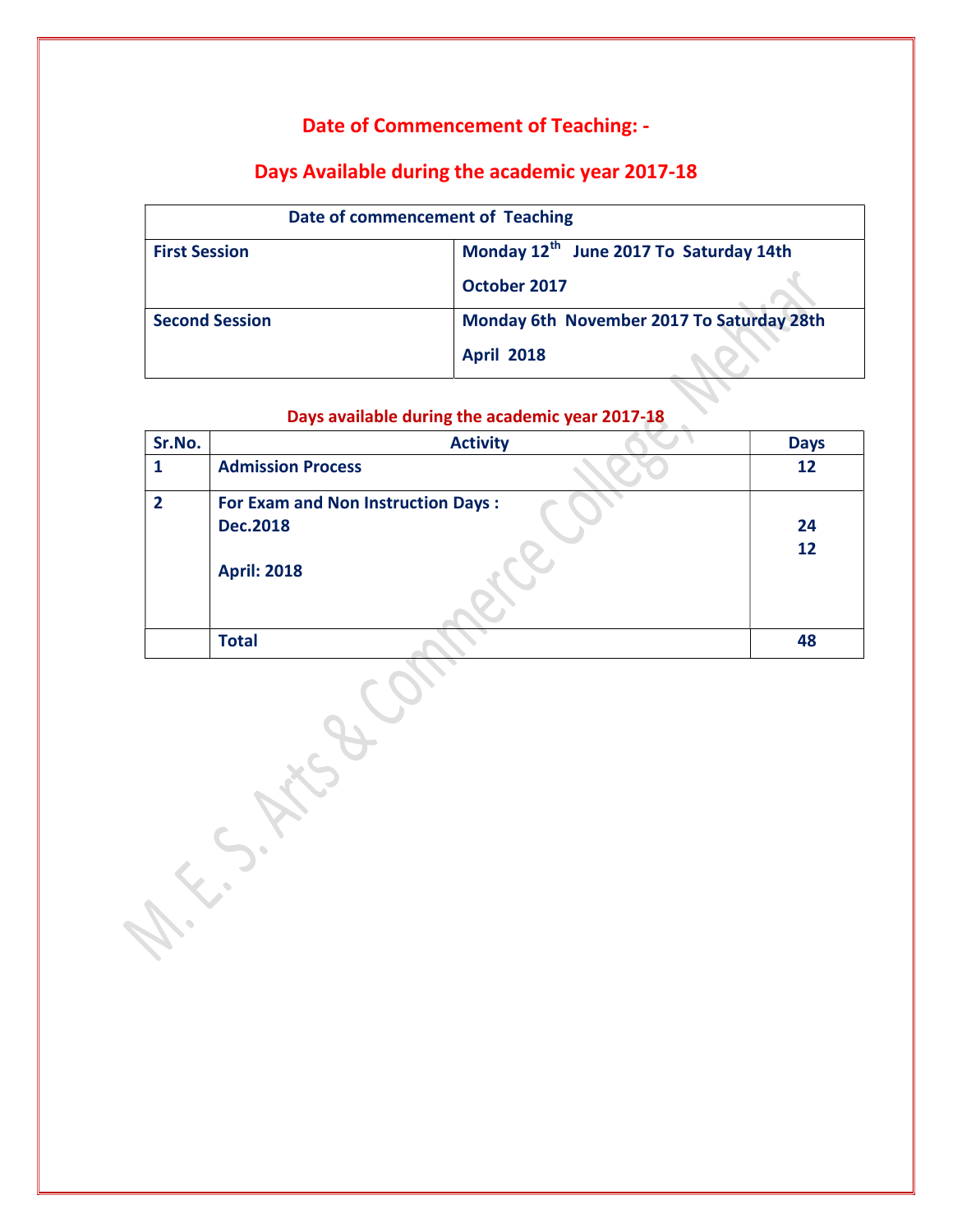## M.E.S. ArtS And CoMMErCE CollEgE, MEhkAr. ACAdEMiC CAlEndAr 2017-2018

| $\boldsymbol{D}\boldsymbol{a}\boldsymbol{v}$ | Event                             | <b>Organizing Department</b>          |
|----------------------------------------------|-----------------------------------|---------------------------------------|
| 14 June                                      | <b>College Reopen</b>             |                                       |
| 14 June                                      | <b>Admission Process Starts</b>   | <b>Admission Committee</b>            |
| $26th$ June                                  | Shahu Maharaj Jayanti             | <b>Marathi Dept.</b>                  |
| $2nd$ July                                   | <b>Address by The Principal</b>   | <b>College Administration Office</b>  |
| 11 <sup>th</sup> July                        | <b>World Population Day</b>       | <b>Economics Dept.</b>                |
| 27 <sup>th</sup> July                        | <b>Guru Pournima Utsav</b>        | <b>Cultural Dept.</b>                 |
| $26th$ July                                  | <b>Kargil Victory Day</b>         | N.C.C. Dept.                          |
| 1 <sup>st</sup> August                       | Annabhau Sathe Jayanti            | <b>Marathi Dept.</b>                  |
| 1 <sup>st</sup> August                       | <b>Lokmanya Tilak Memory Day</b>  | <b>Political Science Dept.</b>        |
| 9 <sup>th</sup> August                       | <b>Agust Kranti Din</b>           | <b>N.C.C. &amp; N.S.S.</b>            |
| 9 <sup>th</sup> August                       | Dr.S.R.Rangnathan Jayanti         | <b>Library</b>                        |
| 14th Agust                                   | Préparation of Independence       | N.C.C., N.S.S. & Sports Dept.         |
|                                              | <b>Day</b>                        |                                       |
| <b>15th Agust</b>                            | <b>Independence Day</b>           | NCC, NSS, Sports & whole              |
|                                              |                                   | college unit                          |
| 21st August                                  | Late N.G.Deshpande Jayanti        | <b>Marathi Dept.</b>                  |
| 27th to 28th                                 | <b>Rakshabandhan Festival</b>     | <b>N.S.S.</b>                         |
| <b>August</b>                                | celebration                       |                                       |
| <b>29th August</b>                           | <b>National Sport Day</b>         | <b>Game &amp; Sports Dept.</b>        |
| 5th Sept.                                    | <b>Teachers Day Célébration</b>   | <b>Cultural Dept.</b>                 |
| 8th Sept.                                    | <b>International Literacy Day</b> | <b>N.S.S.</b>                         |
| 11th Sept.                                   | Aacharya Vinobha Bhave Jayanti    | Marathi Dept.                         |
| 16th Sept.                                   | <b>Kamgar Shikshan Din</b>        | <b>Economics &amp; Commerde Dept.</b> |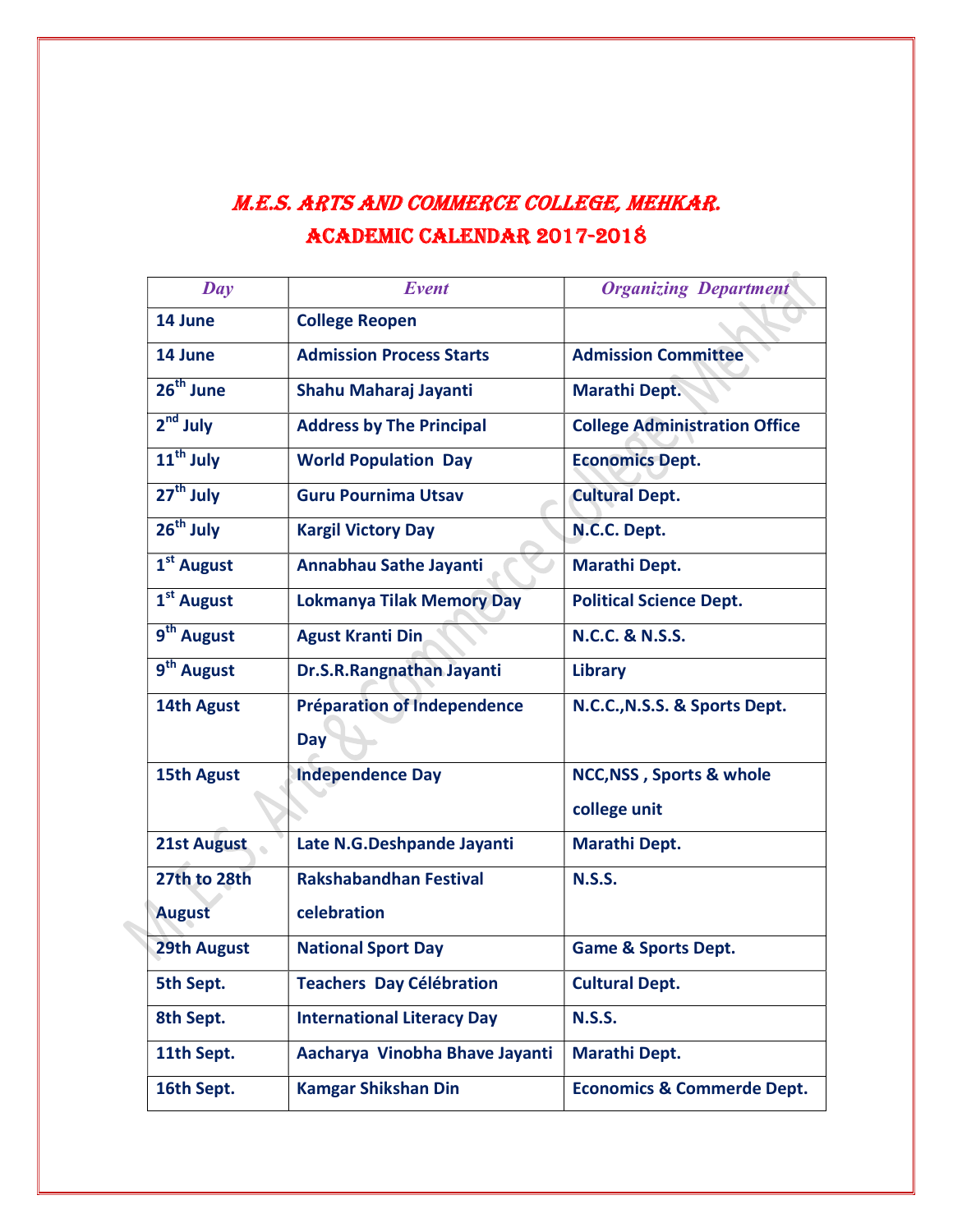| 16th Sept.                | <b>Ozone Day</b>                    | <b>Economics &amp; Commerde Dept.</b>      |
|---------------------------|-------------------------------------|--------------------------------------------|
| 27th Sept.                | Dr.S.R.Rangnathan Death             | Library                                    |
|                           | <b>Anniversary</b>                  |                                            |
| 27 <sup>th</sup> Sept.    | <b>World Tourism Day</b>            | <b>History &amp; English Dept.</b>         |
| $2nd$ October             | Mahatma Gandhi Jayanti              | <b>Cultural Dept.&amp; Political</b>       |
|                           |                                     | Sci.Dept.                                  |
| $2nd$ October             | Lal Bahadur Shastri Jayanti         | <b>Cultural Dept.&amp; Political</b>       |
|                           |                                     | Sci.Dept.                                  |
| 17 <sup>th</sup> October  | <b>Anty Poverty Day</b>             | <b>Economics Dept.</b>                     |
| 20 <sup>th</sup> October  | <b>National Integrity Day</b>       | <b>Game &amp; Sports Dept.</b>             |
| 14 <sup>th</sup> November | Pandit Jawaharlal Nehru Jayanti     | <b>Political Science Dept.</b>             |
| 21 <sup>st</sup> November | <b>Maharashtra Hutatma Din</b>      | <b>History Dept.</b>                       |
| 28 <sup>th</sup> Novmber  | <b>Mahatma Phule Death</b>          | Marathi Dept. & N.S.S. Dept.               |
|                           | <b>Anniversary</b>                  |                                            |
| 1 <sup>st</sup> December  | <b>Aids Awairness Day</b>           | N.S.S. Dept.                               |
| 6 <sup>th</sup> December  | <b>Dr.B.R.Ambedkar Death</b>        | <b>Cultural Dept.</b>                      |
|                           | <b>Anniversary</b>                  |                                            |
| 10 <sup>th</sup> December | <b>Human Right Day</b>              | <b>English Dept. &amp; Political Dept.</b> |
| 20 <sup>th</sup> December | <b>Gadge Baba Death Anniversary</b> | N.S.S. Dept.                               |
| 24 <sup>th</sup> December | <b>National Consuber Day</b>        | <b>Commerce &amp; Economics Dept.</b>      |
| 3rd January               | Savitribai Phule Jayanti & Mahila   | N.S.S. Dept.                               |
|                           | <b>Mukti Din</b>                    |                                            |
| 9 <sup>th</sup> January   | <b>National Tourism Day</b>         | <b>History Dept.</b>                       |
| 12 <sup>th</sup> January  | <b>Youth Day</b>                    | N.S.S. & Sports Dept.                      |
| 23rd January              | Subhashchandra Bose Jayanti         | N.S.S. Dept.                               |
| 25 <sup>th</sup> January  | <b>Preparation of Republic Day</b>  | N.C.C., N.S.S., Sports Dept. &             |
|                           |                                     | <b>Culturla Dept</b>                       |
| 26 <sup>th</sup> January  | <b>Republic Day Celebration</b>     | N.C.C., N.S.S., Sports Dept. &             |